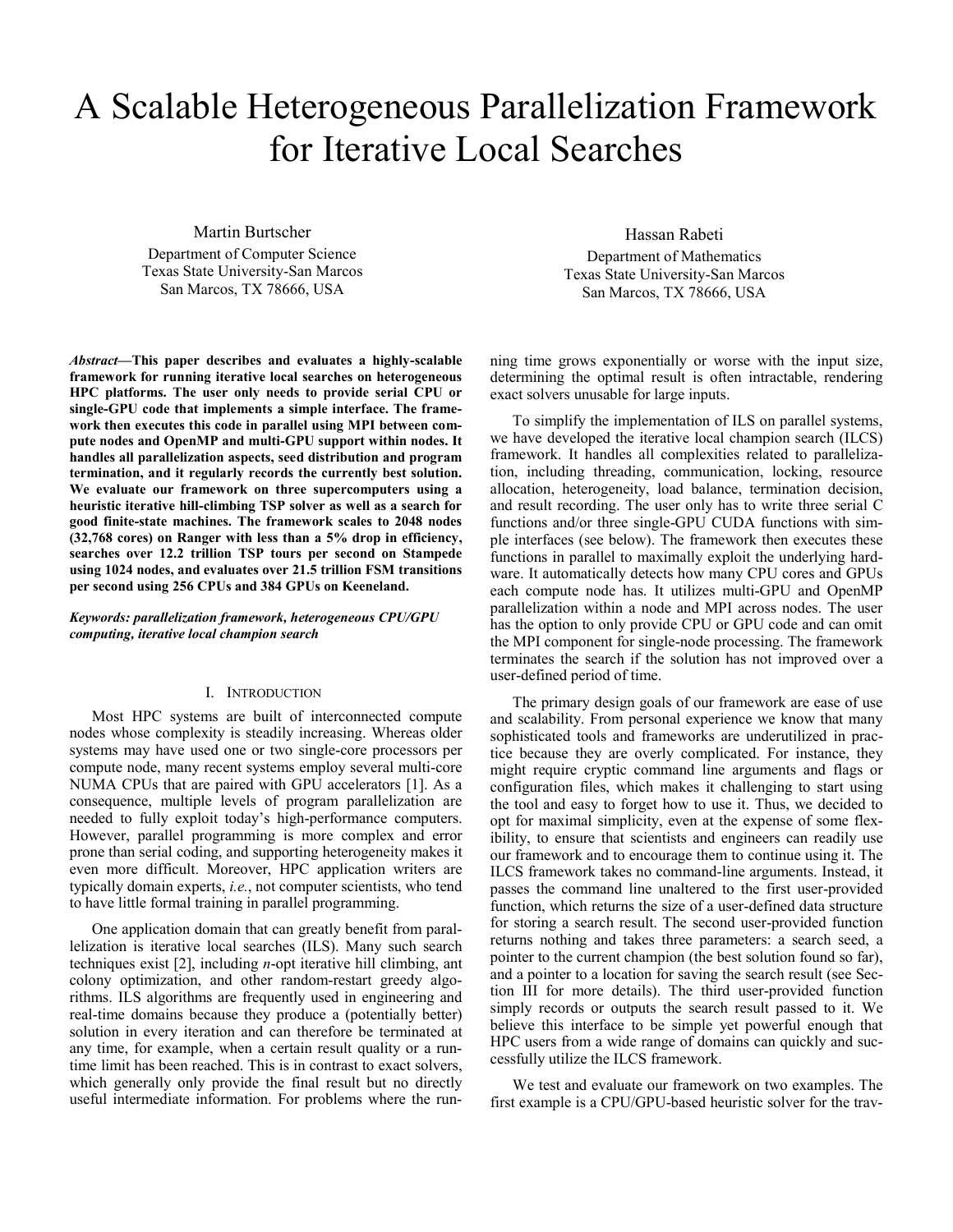eling salesman problem (TSP), which is one of the most widely explored combinatorial optimization problems. Its objective is to find the shortest tour that visits all cities (*i.e.*, predetermined locations) in a given set of cities. It is used in producing and optimizing vehicle routes, service schedules, radiation hybrid maps in genome sequencing, robot arm movement, drilling in semiconductor manufacturing, overhauling gas turbine engines, and other codes where the travel distance is important [\[3\]\[4\]](#page-9-2)[\[5\].](#page-9-3)

Since finding an optimal TSP solution is NP-hard [\[6\],](#page-9-4) ILS algorithms such as iterative hill climbing (IHC) are often employed to find near-optimal tours. These algorithms produce an initial solution and then improve it using heuristic techniques until a local optimum is reached that cannot be further improved. In each IHC step, a set of tour modifications, called moves, is evaluated to determine the best move [\[7\]\[8\].](#page-9-5) For instance, a tour can be improved using the 2-opt heuristic, which removes edges  $(v_A, v_B)$  and  $(v_C, v_D)$  and adds edges  $(v_A, v_C)$  and  $(v_{\text{B}}$ ,  $v_{\text{D}})$  [\[9\].](#page-9-6) The IHC algorithm repeatedly chooses the best move as the next step, thus reducing the length of the tour until it finds a locally optimal solution. Then it restarts with a new initial solution. This process of local improvements and restarts continues until a sufficiently high-quality solution has been found or a limit on computing resources is reached [\[10\].](#page-9-7) Generally, the larger the number of cities, the more restarts are needed to find a good solution with high probability, making this approach computationally expensive for large inputs.

The second example is taken from our research in computer architecture. It is a CPU/GPU-based configuration-space evaluation of finite-state machines (FSMs) for predicting a long sequence of binary digits as accurately as possible. Such FSMs are widely used in dynamic branch predictors, memory disambiguation hardware, *etc*. We use them for confidence estimation [\[11\]](#page-9-8) and real-time compression of program traces [\[12\].](#page-9-9)



<span id="page-1-0"></span>Figure 1: State transition table of *n*-bit FSM with 1-bit input

We use the (arbitrarily chosen) least significant bit of the *n*bit FSM to predict the next bit in the input sequence. Then the FSM transitions to the next state based on the current state and the true value of the input bit. In other words, the FSM implements a transition table like the one shown in [Figure 1.](#page-1-0) The *n* bits of current state are concatenated with the input bit to form an address (or index) to determine which *n*-bit state to transition to. As the boxed-in letters in the figure illustrate, the transition table holds  $n \times 2^{n+1}$  independent bits, yielding  $2^{n} (n \times 2^{n+1})$ possible *n*-bit FSMs. Whereas not all bit combinations result in meaningful FSMs (*e.g.*, there are redundancies and not all FSMs can reach all states), the number of possibilities grows super-exponentially with *n*. The ILCS framework is ideal for searching such a large configuration space to determine wellperforming FSMs.

The rest of this paper is organized as follows. Section [II](#page-1-1) summarizes related work. Section [III](#page-2-0) presents the ILCS framework, explains how to use it, and discusses its internal operation. Section [IV](#page-4-0) introduces the supercomputers we used for evaluation. Sectio[n V](#page-5-0) presents and analyzes the results. Section [VI](#page-8-0) concludes with a summary. The ILCS framework is available at http://cs.txstate.edu/~burtscher/research/ILCS/.

#### II. RELATED WORK

<span id="page-1-1"></span>Several frameworks targeting different domains exist that execute serial user code in parallel. The two most closely related frameworks are MapReduce [\[13\]](#page-9-10) and PADO [\[14\].](#page-9-11)

MapReduce is a distributed computation framework developed at Google to process huge amounts of data while shielding the user from the many intricacies of parallel and distributed computing. The Map function takes key/value input pairs and produces a set of intermediate key/value pairs, which are sorted by their keys, and the Reduce function 'merges' all values that are associated with the same key.

MapReduce, and its open-source counterpart Hadoop [\[15\],](#page-9-12) can be used for running the 2-opt random restart TSP heuristic or for finding good FSMs. For example, the Map function can map a random seed to a tour length by generating an initial tour based on the seed, performing the IHC steps, and returning the length of the resulting tour. The Reduce function then determines the shortest tour. Or the Map function could map a random seed to an FSM by generating a configuration based on the seed, evaluating the FSM on a provided input bit sequence, and returning the number of incorrectly predicted bits. The Reduce function determines the best-performing FSM.

Solving ILS problems in this or a similar manner takes advantage of several features of MapReduce, including the scalability, design simplicity, load balancing, and distributed automation. However, other features are superfluous for ILS algorithms and give rise to substantial overhead. Since MapReduce is designed for huge datasets requiring large numbers of reductions, the result pairs from the Map stage are transferred to the Reduce stage via secondary storage, which is unnecessary for iterative local searches. Moreover, ILS algorithms only need a single reduction over all the map results rather than many reductions for different keys, making the Reduce functionality overly general and slow if it is not internally parallelized. For non-random restart heuristics such as tabu search [\[16\]](#page-9-13) and genetic algorithms, the MapReduce framework would have to be invoked repeatedly, resulting in startup overhead. The only termination criterion in MapReduce is the completion of all work, making it difficult to use in real-time environments. Al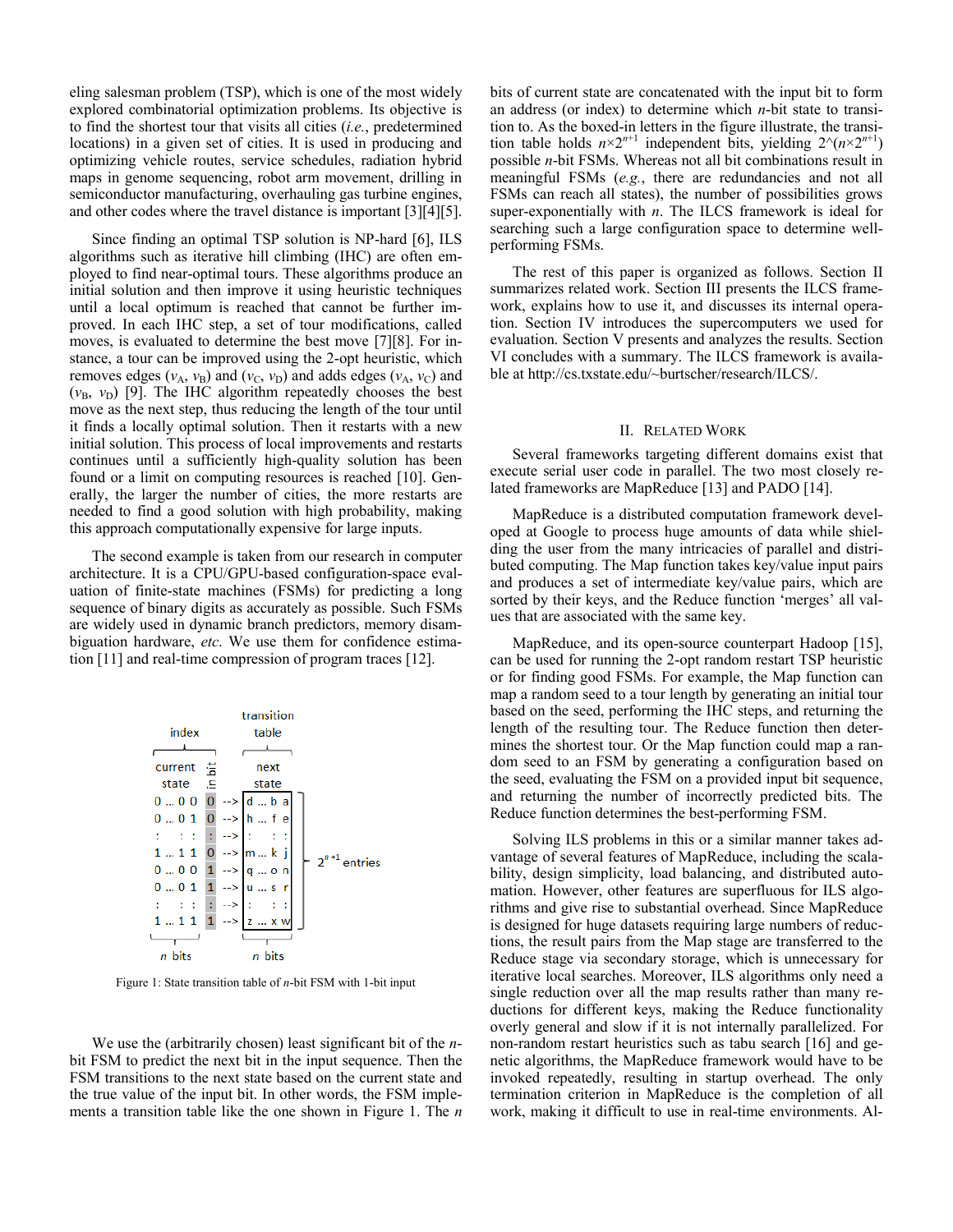so, Hadoop currently does not support GPUs. However, there are projects such as MARS [\[17\]](#page-9-14) that provide MapReduce functionality for GPU clusters.

PADO is a population-based (multiple islands) metaheuristic parallelization framework with partially ordered knowledge sharing consisting of two components. The frontend is based on the Java Opt4J framework [\[18\],](#page-9-15) and the backend is the Cyber-application framework [\[19\],](#page-9-16) which supports both shared-memory and distributed-memory parallelism. In PADO, the user specifies the problem using the Opt4J interface by expressing an algorithm in terms of genotypes, phenotypes and objectives and then implementing the solver using a creator, decoder and evaluator. In this interface, a genetic TSP heuristic can, for example, be expressed as follows. The phenotype would be a permutation of the cities, the genotype is a particular encoding of a tour, and the fitness of an individual is the tour length. PADO can tackle a large number of problems with this model. It is scalable and robust due to its ordered knowledge sharing and loosely coupled island model. Also, PADO supports flexible termination criteria, including runtime, generation, and convergence ratio. However, because PADO targets population-based optimization, the fixed interface can be limiting for single-state local searches, such as hill climbing or tabu search, thus reducing its applicability to a subset of the iterative local search methods. Additionally, PADO"s cyber-application framework also does not currently support GPUs.

In summary, both MapReduce and PADO can be used to implement iterative local searches. However, due to their much broader target domains, they include many features that are not needed for ILS algorithms. These extra features incur overhead and may complicate the implementation. Neither PADO nor Hadoop support GPUs. PADO uses Java, which is not typically available on HPC systems. However, there exist HPC versions of MapReduce such as MapReduce-MPI [\[20\].](#page-9-17)

HTCondor [\[21\],](#page-9-18) a job submission batch system, also shares some commonalities with our ILCS framework. HTCondor focuses on workload management and distribution with the goal of using resources on compute nodes that would otherwise be idle. It employs a Classified Advertisements (ClassAd) mechanism for flexible and dynamic resource matching. This mechanism gives the compute nodes the ability to specify the type of work they can accept, allowing the system to dynamically distribute work to a large range of architectures and environments. Similar to our framework, HTCondor can take advantage of accelerators and of compute nodes with different types and numbers of CPUs and GPUs. While HTCondor offers many other features that are beyond the scope of ILCS, such as job scheduling and prioritization as well as multiuser support, the primary distinction between it and our framework is that HTCondor delivers a High Throughput Computing (HTC) environment whereas ILCS offers a High Performance Computing (HPC) environment. In particular, HTCondor does *not* parallelize any code. Instead, it executes multiple serial and/or already parallelized user jobs concurrently.

Though not designed as frameworks and therefore not directly related to our work, we also want to briefly mention some parallel GPU implementations of TSP heuristics, many if not all of which could be used in the ILCS framework. (To the

best of our knowledge, there are no public GPU implementations for FSM configuration-space evaluation.) One such TSP implementation by Fujimoto and Tsutsui makes use of a genetic algorithm with an order crossover operator and a 2-opt local search [\[22\].](#page-9-19) The authors report a 24.2-fold speedup relative to the corresponding CPU algorithm for problem instances with up to 512 cities. Another GPU implementation resulted in speedups of up to 6.02 using a decomposition of the 3-opt procedure and the associated data structure on problems ranging from 100 to 3038 cities [\[23\].](#page-9-20) A paper by Van Luong *et al.* proposes a guideline to design and implement general GPU-based multi-start local search algorithms and reports up to a 12-fold speedup. The authors characterize local search heuristics as solution-level, iteration-level or algorithmic-level parallel models. They illustrate these models by re-designing hill climbing, tabu search, and simulated annealing for GPUs [\[24\].](#page-9-21)

#### III. THE ILCS FRAMEWORK

<span id="page-2-0"></span>The ILCS framework requires the user to either supply serial CPU C code or single-GPU CUDA code. Ideally, both are provided on heterogeneous systems for best performance.

## *A. CPU Interface*

The CPU code implements the following interface.

**size\_t CPU\_Init(int argc, char \*argv[]); void CPU\_Exec(long seed, void const \*champion, void \*result);**

# **void CPU\_Output(void const \*champion);**

The first function"s purpose is to perform initialization. It has the same signature as the main function in C programs. Its arguments are passed verbatim from the command line used to invoke the framework. It returns the size in bytes of a userdefined data structure for recording a search result. The framework"s only restriction on this data structure is that it starts with a field of type **long** that records the quality of the search result. The CPU Init function is called once on each compute node before any calls to CPU Exec are made.

The CPU Exec function is repeatedly invoked with different seeds. Based on the seed (and the current champion, depending on the heuristic used), it generates a solution and then improves it until a local optimum is reached. The function returns the local optimum through the location pointed to by the third argument. We use this approach rather than a return value so that the system can handle the memory allocation (using malloc"s default alignment) and, more importantly, the reuse of the return data structure. The framework keeps track of the champion by inspecting the quality field of the returned solution and updating the champion if necessary. It automatically spawns an OpenMP thread for each detected CPU core (including SMT or hyperthreading cores). Each thread continually calls CPU\_Exec to evaluate seeds with the goal of keeping all available CPU cores busy.

The CPU\_Output function is periodically called by the main thread to output (*e.g.*, print or save) the current champion.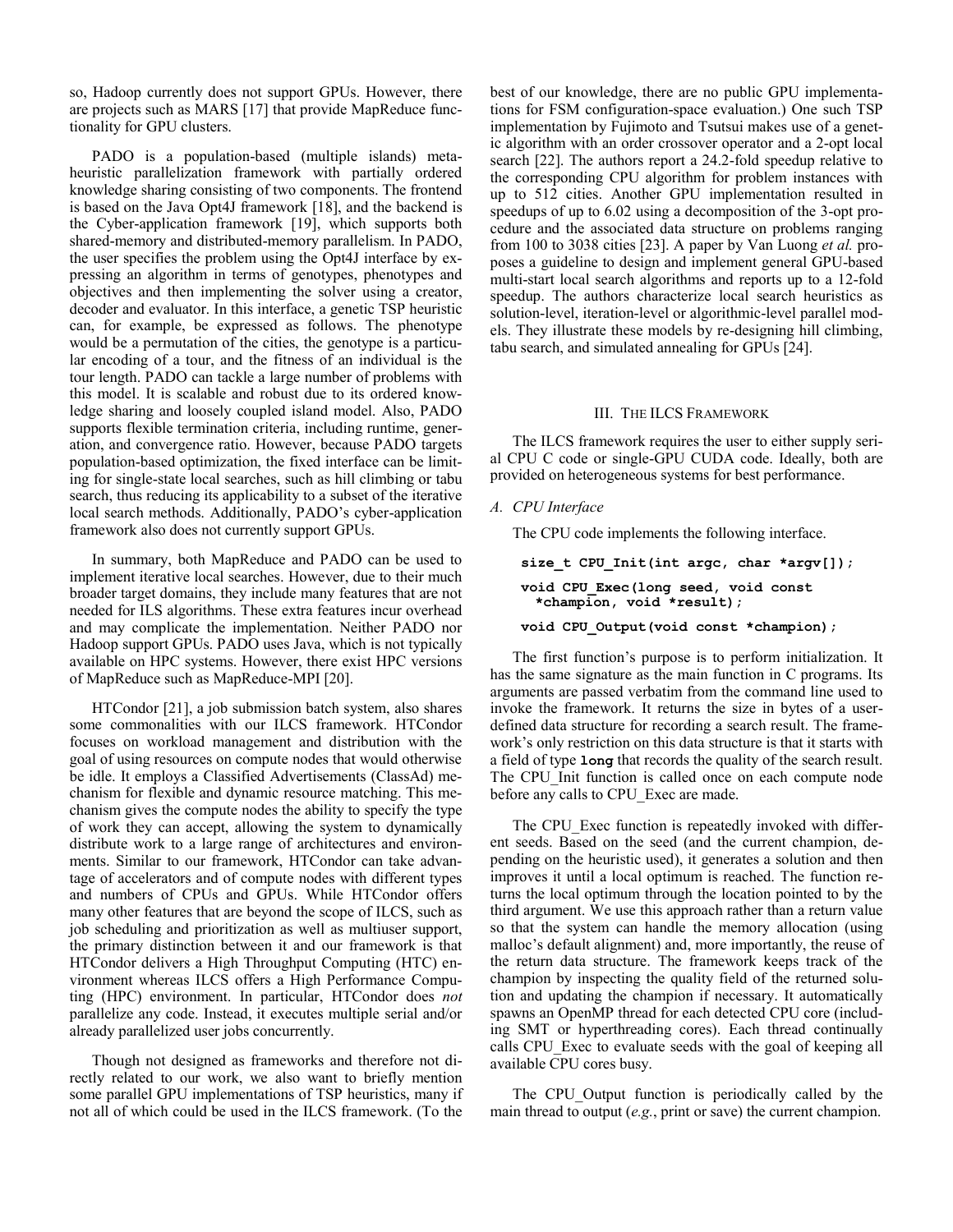### *B. GPU Interface*

The GPU interface is very similar to the CPU interface except for one additional parameter and return value. The GPU code implements the following host functions.

```
size_t GPU_Init(int argc, char *argv[]);
long GPU_Exec(long seed, long stride,
 void const *champion, void *result);
void GPU_Output(void const *champion);
```
The first function again performs initialization. It has the same prototype as its CPU counterpart. GPU\_Init is called once for each detected GPU. A different GPU is selected as the default device before each call.

The GPU Exec function is then repeatedly called with different seeds (and information on the current champion). However, rather than evaluating a single seed, which would be inefficient on a massively parallel device like a GPU, it evaluates multiple seeds. The seeds are computed as follows.

 $seed_k = seed + k^*$ stride, where  $k = 0, 1, 2, ..., n-1$ 

The implementer is free to choose the value *n* but has to inform the framework about how many seeds were evaluated by returning *n* from the function call. The remaining parameters are identical to their CPU counterparts. The framework spawns additional OpenMP threads, one for each detected GPU, that repeatedly invoke GPU\_Exec for the associated device. The goal is to keep all available GPUs busy.

The GPU\_Output function is intermittently called by the master thread to record the current champion. Hybrid CPU/GPU code exclusively uses the CPU\_Output function.

## *C. Sample User Code*

We illustrate how to utilize this interface on a very simple CPU code fragment. Its primary purpose is to demonstrate how the user-defined data structure **DS** can be set up and used.

```
struct DS {
   long quality; // lower is better
   // other fields
};
long map(long seed) {
   long result = func(seed); // perform ILS
   return result;
}
size_t CPU_Init(int argc, char *argv[]) {
   return sizeof(struct DS);
}
void CPU_Exec(long seed, void const 
    *champion, void *result) {
   ((struct DS*)result)->quality = map(seed);
   // update other fields of result
}
void CPU_Output(void const *c) {
  if (c \mid = NULL) {
     printf("%ld", ((struct DS*)c)->quality);
     // print or save other fields of c
  }
}
```
#### *D. Code Restrictions*

So as not to interfere with the framework's operation, certain restrictions are imposed on the user code. For instance, the CPU code must be serial and cannot include OpenMP pragmas or MPI calls. Global variables are allowed as long as they are only read in the CPU\_Exec function. Similarly, the GPU code must be genuine single-GPU code that does not include calls to cudaSetDevice. Global device variables are allowed but global host variables are not. Instead, the GPU\_Init function should transfer any needed information to the GPU. Both the CPU and the GPU code should be deterministic so that the same answer is always computed for a given set of arguments.

If these restrictions are violated, the program may not execute properly, may produce incorrect output (not necessarily in every run), or may run at a reduced performance level. For example, using OpenMP pragmas might yield an unbalanced work distribution, writes to global variables might cause data races, and switching to a non-default GPU might result in an unavailable device and the termination of a handler thread.

## *E. Sample Applications*

Our framework can be used to implement many common iterative local search heuristics. Here we discuss a few such heuristics and their interaction within the framework.

- N-opt random restart: The user code generates a start- $\bullet$ ing permutation based on the seed, computes a local optimal solution, and returns the solution.
- Genetic with local search: The user code starts with a random permutation based on the seed, climbs to a local optimum, performs a crossover with the champion to perturb the state, and again climbs to a new local optimal solution. The code returns this solution [\[22\].](#page-9-19)
- Chained Lin-Kernighan: Based on the seed, the user code applies a random or random-walk kick to the current champion, computes a local optimal solution from the result of the kick, and returns the solution.

These and similar heuristics are often used in combinatorial optimization problems. Subset-selection in regression or feature selection [\[25\],](#page-9-22) an NP-hard problem, is another example domain that can benefit from our framework. Here, the user code would generate a binary sequence from the seed representing the presence/absence of a regressor/feature. Then the code iteratively adds and removes a regressor/feature, based on their respective qualities (*e.g.*,  $R^2$ ), until it reaches a local optimal solution, which it returns. This popular stepwise approach is similar to *n*-opt. Notably, genetic algorithms have proven useful for subset selection in linear regression, which could also be applied to dimensionality reduction for discriminant analysis, semi-parametric mixture model density estimation, and reduced kernel estimators [\[26\].](#page-9-23)

## *F. Internal Operation*

The ILCS framework starts executing one MPI process per compute node (the master thread). It queries the number of CPU cores and GPUs present in each node. Then it calls CPU\_Init once and GPU\_Init for each GPU. Next it forks a worker thread for each detected CPU core as well as a handler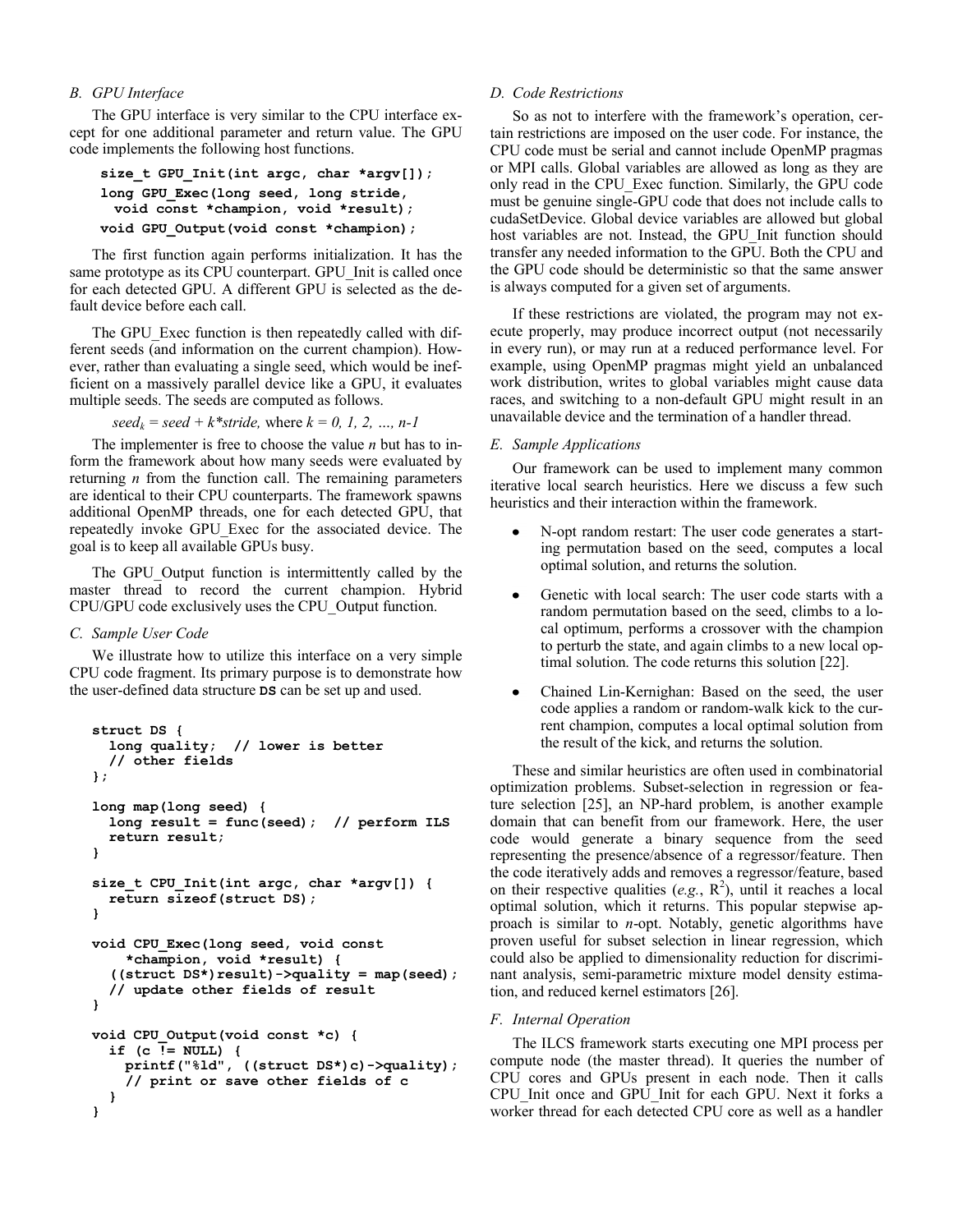thread for each GPU. These threads repeatedly call the respective Exec function and record the result. We oversubscribe the threads because the GPU handler threads are expected to sleep most of the time while they wait for the GPU code to finish.

The master thread handles all MPI communication and also sleeps most of the time. Once the worker threads are running, its primary job is to scan the results of the workers to find the best solution computed so far (*i.e.*, the local champion). This information is then globally reduced to determine the current system-wide champion. Node 0 outputs this information. Then the master threads sleep for a while before repeating their task.



<span id="page-4-1"></span>Figure 2: Threads and thread activity in the ILCS framework: Fc = framework CPU code, Fg = framework GPU code, Fm = Framework master code, h = user host code for accessing the GPUs

[Figure 2](#page-4-1) illustrates the operation of the ILCS framework on a node of a hypothetical system with four CPU cores (without hyperthreading) and two GPUs. The following happens on each node of the system. First, the master thread starts four worker threads (one per CPU core) that repeatedly call the user's CPU code with different seeds and record the results. In addition, the master thread starts two GPU handler threads (one per GPU) that repeatedly call the user-provided GPU host code with different seeds and gather the results. The host code in turn invokes the user"s GPU code and sleeps while waiting for the GPU kernel to finish. Then the master thread goes to sleep. It awakens periodically to communicate with the master threads of the other nodes to determine the current global champion.

Based on the number of compute nodes, the framework assigns non-overlapping ranges of unique seeds to each node. The CPU threads work their way up from the bottom of the range while the GPUs work their way down from the top of the range. This approach is similar to how the stack and heap grow towards each other and was chosen to achieve a balanced workload independent of the ratio of the CPU-to-GPU performance. It also works if either the GPUs or CPUs are not used.

[Figure 3](#page-4-2) illustrates how the seeds are distributed on the example of a four-node system with four CPU cores and two GPUs per node. First, the seed range (0 through  $2^{64}$ -1) is evenly distributed over the four nodes. Within each node, the four

CPU worker threads (labeled a, b, c, and d) get values from the bottom of their node's seed range, assigned in round-robin fashion. The two GPUs (labeled 1 and 2) are assigned values from the top of their node"s seed range. In this case, GPU1 gets chunks of odd numbers and GPU2 chunks of even numbers.



Figure 3: Seed distribution

<span id="page-4-2"></span>In ILS algorithms, it is often unknown which seeds are good, so any distribution of seeds that avoids duplicates is a priori equally good. Users can employ the seeds to generate other values and distributions. As long as this mapping is injective, the independent searches will not explore overlapping regions. Our TSP and FSM codes use the seeds provided by the framework to initialize a random-number generator, so the actual values that the codes utilize are not piecewise sequential. We found the most common elements among ILS algorithms to be the use of random seeds and a champion solution, which is why we provide both in our framework.

As it is unlikely that even the largest supercomputer will be able to scan the entire 64-bit seed range in a reasonable amount of time, the framework has to decide when to terminate the search. Because ILS algorithms typically improve the result quality rapidly in the beginning but then gradually plateau out as the quality approaches the optimal solution, the framework terminates the search when the quality has not improved over a certain period of time. The default value for this timeout is 20 seconds. Note that this termination decision, which is based on an MPI\_Allreduce, and all other components of the framework require no centralized entity that might impact scalability.

Users can easily update the timeout value in the framework"s header file. This is also where the user selects how frequently the Output function is called, whether the framework should run in single-node mode or use MPI, and whether only CPU, only GPU, or both types of code should be used.

## IV. EXPERIMENTAL METHODOLOGY

## <span id="page-4-0"></span>*A. HPC Systems*

We evaluated the ILCS framework on Keeneland at NICS as well as on Ranger and Stampede at TACC. [Table I](#page-5-1) provides pertinent information about the three supercomputers.

Keeneland is an HP cluster with dual 8-core Intel Xeon E5- 2670 processors and three NVIDIA M2090 GPUs per node. The Fermi-based GPUs each have 512 CUDA cores in 16 streaming multiprocessors. Ranger is a Sun cluster with four quad-core AMD Opteron (Barcelona) processors per node.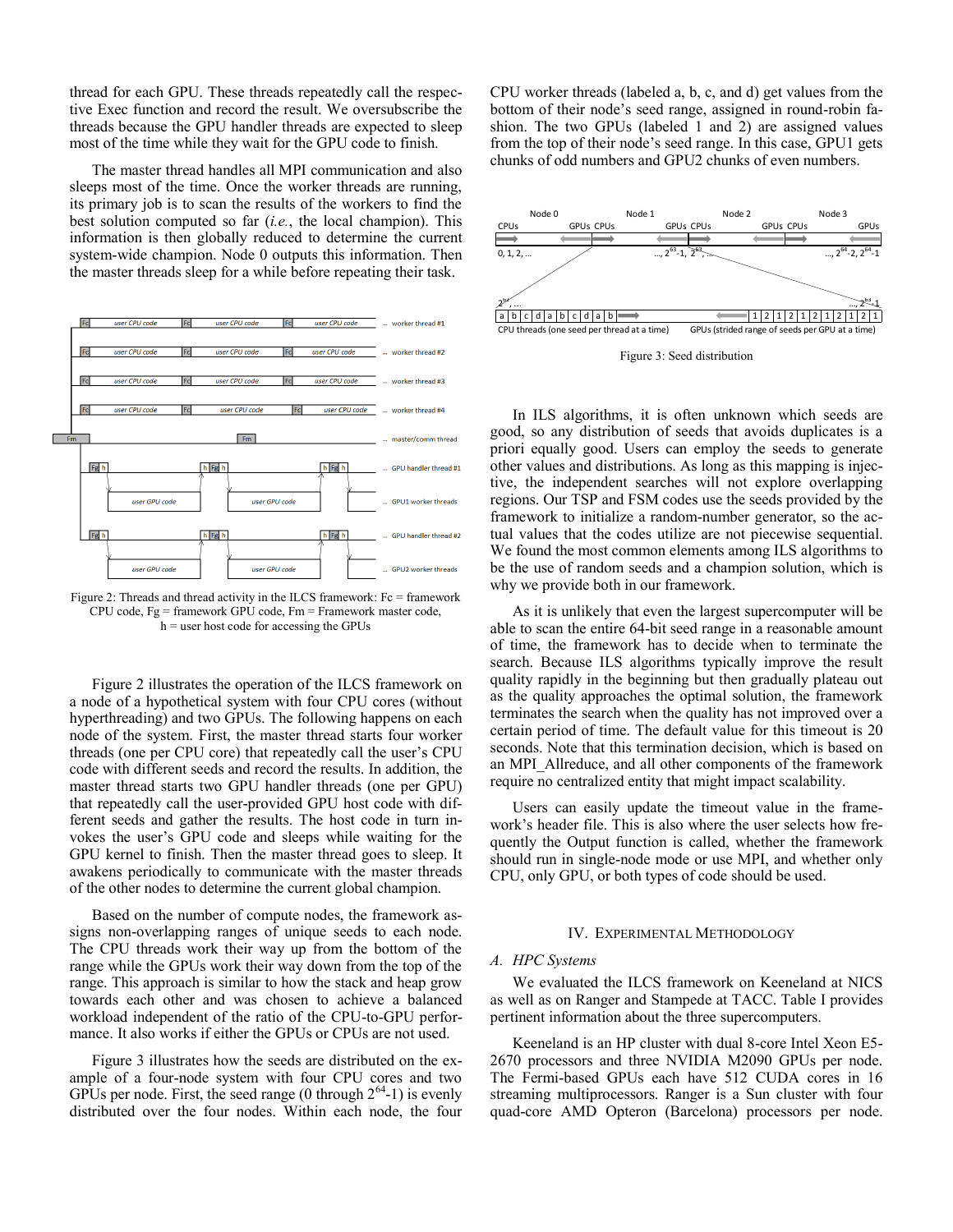Stampede is a Dell cluster with two 8-core Intel Xeon E5-2680 processors per node. A few of the nodes contain GPUs, but at the time of this writing, not all GPUs were operational in this brand new system. We also could not exploit the MIC accelerators as symmetric processing was not yet enabled.

Table I: System Information

<span id="page-5-1"></span>

| system    | compute | <b>CPU<sub>s</sub></b> | <b>CPU</b>           | CPU clock | <b>GPUs</b> | GPU     | <b>GPU clock</b> |
|-----------|---------|------------------------|----------------------|-----------|-------------|---------|------------------|
|           | nodes   |                        | cores                | frequency |             | cores   | frequency        |
| Keeneland | 264     | 528                    | 4.224                | $2.6$ GHz | 792         | 405.504 | $1.3$ GHz        |
| Ranger    |         | 3,936 15,744           | 62.976               | $2.3$ GHz |             |         |                  |
| Stampede  |         |                        | 6.400 12.800 102.400 | 2.7 GHz   | $128*$      | n/a     | n/a              |

#### *B. Software and Compilers*

We compiled and linked the framework, the TSP code, and the FSM code on the three systems with the following compilers and flags. On the Keeneland system, we use nvcc 4.2 with  $-03$  -arch=sm 20 -use fast math' and icc 12.1.5 with  $-03$ -xhost -openmp". On the Ranger system, we use icc 10.1 with "-O3 -xW -openmp". On the Stampede system, we use icc 13.0.1 with "-O3 -xhost -openmp".

To obtain the results presented in this paper, we instrumented the framework and user code to time itself and to count the number of moves or transitions evaluated, respectively. The timer is started by the master thread after an MPI barrier at the point where the OpenMP threads are forked. It is stopped just before the master thread prints the final statistics and terminates. Note that we only evaluated the instrumented code to avoid having to rerun every experiment without instrumentation. We expect the uninstrumented code to be slightly faster.

We use O'Neil *et al.*'s CUDA TSP solver [\[27\],](#page-9-24) from which we extracted a serial C version for the CPUs. We use their TSP implementation for the GPU but with Rocki and Suda"s optimization to support problem sizes above 110 cities [\[28\]](#page-9-25) as well as some modifications to fit the code into our framework. We run these codes on four successively larger datasets from TSPLIB [\[29\]](#page-9-26) that are relatively difficult for their size [\[30\].](#page-9-27) They are kroE100, ts225, rat575, and d1291. The values in the names represent the number of cities.

We wrote the FSM code from scratch and use it to evaluate the configuration space of 3-, 4-, 5-, and 6-bit FSMs as illustrated in [Figure 1.](#page-1-0) We use a 720,320-bit long confidenceestimation trace from a load-value predictor as input [\[11\].](#page-9-8)

#### V. RESULTS

#### <span id="page-5-0"></span>*A. Performance*

[Table II](#page-5-2) lists the largest configuration we tested on the four systems along with the resulting framework performance on the TSP code in trillion  $(10^{12})$  moves evaluated per second. [Figure 4](#page-5-3) shows the same results in graphical format.

On Stampede, the framework exceeds 12.2 trillion tour evaluations per second on the ts225 input, highlighting the tremendous potential of using parallelism for local search problems. On the three larger inputs, Stampede outperforms the old Ranger system even though the latter uses twice as many CPU cores. On the GPU-accelerated Keeneland cluster, the performance tends to increase with larger problem sizes whereas on the CPU-only systems the performance tends to drop off for larger inputs. This is why Ranger, which has the most CPUs, yields the best performance on the smallest input and Keeneland, using nearly 200,000 GPU cores, provides the highest performance on the largest input.

<span id="page-5-2"></span>Table II: Best performing system configuration we tested and number of TSP moves evaluated per second (in trillions)

|           | compute total total |           |     | total | total                                                             | kroE100 | ts225  | rat575 | d1291 |
|-----------|---------------------|-----------|-----|-------|-------------------------------------------------------------------|---------|--------|--------|-------|
| system    | nodes               |           |     |       | CPUs GPUs CPU cores GPU cores Tmoves/s Tmoves/s Tmoves/s Tmoves/s |         |        |        |       |
| Keeneland | 128                 | 256       | 384 | 2048  | 196.608                                                           | 3.392   | 4.577  | 5.176  | 4.610 |
| Ranger    |                     | 2048 8192 |     | 32768 |                                                                   | 10.754  | 10.363 | 7.427  | 1.683 |
| Stampede  |                     | 1024 2048 |     | 16384 |                                                                   | 10.630  | 12.239 | 10.819 | 2.502 |



<span id="page-5-3"></span>Figure 4: Number of TSP moves evaluated per second with the largest evaluated system configuration

This performance increase and decrease is a consequence of a key implementation difference between the CPU and the GPU code. The CPU code is based on a matrix that stores the distance between every city pair. Since the matrix size grows with the square of the number of cities, distance lookups tend to miss in the CPU caches for large inputs, thus lowering performance. In contrast, the GPU code is based on an array of city coordinates, which requires the (repeated) calculation of the distance between city pairs but only grows linearly with the problem size. In fact, the coordinates fit into the GPU"s shared memory (a software-controlled data cache) for all four problem sizes. Due to the high frequency of short-running GPU kernels for small inputs, calling, initialization, and handler-thread overheads significantly lower the performance of the framework for the smallest input. To improve performance, a matrixbased GPU implementation [\[27\]](#page-9-24) combined with larger seedrange chunks should be used for small inputs, and an arraybased CPU implementation should be used for large inputs.

[Table III](#page-6-0) lists the largest configuration we tested along with the resulting framework performance on the FSM code in trillion transitions evaluated per second. [Figure 5](#page-6-1) shows the same results in graphical format.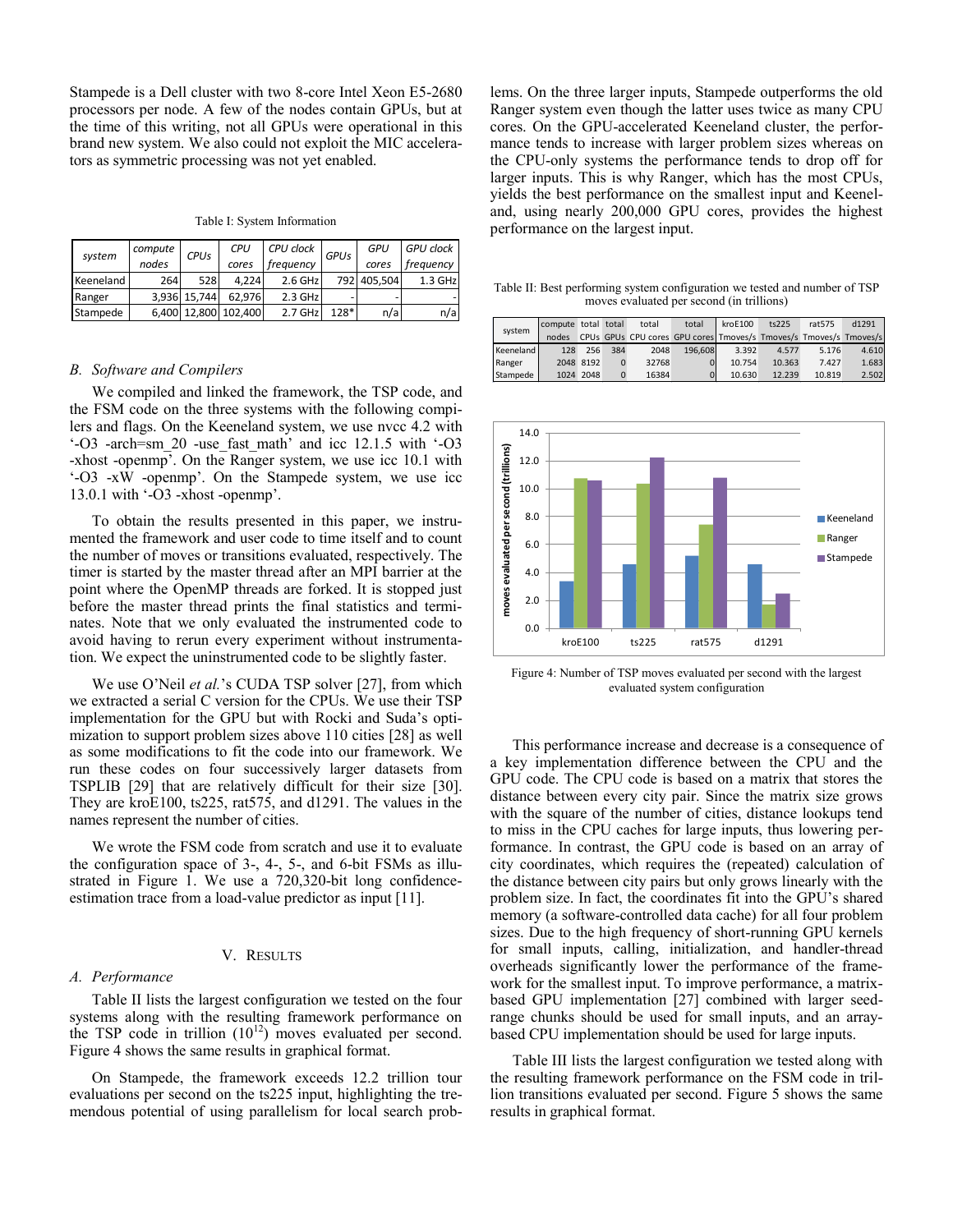<span id="page-6-0"></span>Table III: Best performing system configuration we tested and number of FSM transitions evaluated per second (in trillions)

| system           | compute total total |           |     | total | total                                  |        |          |          | 3-bit FSM 4-bit FSM 5-bit FSM 6-bit FSM |
|------------------|---------------------|-----------|-----|-------|----------------------------------------|--------|----------|----------|-----------------------------------------|
|                  | nodes               |           |     |       | CPUs GPUs CPU cores GPU cores Ttrans/s |        | Ttrans/s | Ttrans/s | Ttrans/s                                |
| <b>Keeneland</b> | 128                 | 256       | 384 | 2048  | 196.608                                | 21.532 | 21.050   | 20.670   | 12.435                                  |
| Ranger           |                     | 2048 8192 |     | 32768 |                                        | 9.837  | 9.839    | 9.824    | 9.688                                   |
| Stampede         |                     | 1024 2048 |     | 16384 |                                        | 6.551  | 6.543    | 6.530    | 6.654                                   |



<span id="page-6-1"></span>Figure 5: Number of FSM transitions evaluated per second with the largest evaluated system configuration

On Keeneland, the framework reaches over 20 trillion FSM transitions per second on the three smaller FSM sizes. Both Ranger and Stampede result in quite stable performance on all four inputs. But on Keeneland, the throughput for the largest FSM is substantially lower. The reason for this performance drop is that the transition tables are stored in the GPUs" 48 kB on-chip shared memory, which reduces the number of thread blocks that can simultaneously run in each streaming multiprocessor to one for the largest input. Nevertheless, the GPUs contribute a tremendous amount of performance, as the singlenode results in [Table IV](#page-6-2) reveal. On Keeneland, the three GPUs provide over 96% of the node performance on the three smaller inputs and over 93% on the largest input. Note, however, that it takes each superscalar CPU core only 2.5 ns (6.7 cycles) on average to evaluate one FSM transition and each GPU core about 10 ns (12.5 cycles) on the three smaller inputs.

<span id="page-6-2"></span>Table IV: Number of FSM transitions evaluated per second on one node

|           | compute total total |  | total | total                                  |         |          |          | 3-bit FSM 4-bit FSM 5-bit FSM 6-bit FSM |
|-----------|---------------------|--|-------|----------------------------------------|---------|----------|----------|-----------------------------------------|
| system    | nodes               |  |       | CPUs GPUs CPU cores GPU cores Gtrans/s |         | Gtrans/s | Gtrans/s | Gtrans/s                                |
| Keeneland |                     |  | 16    | 1.536                                  | 169.241 | 165.620  | 163.366  | 97.474                                  |
| Ranger    |                     |  | 16    |                                        | 4.807   | 4.800    | 4.799    | 4.756                                   |
| Stampede  |                     |  | 16    |                                        | 6.420   | 6.422    | 6.420    | 6.531                                   |

The single-node TSP results are presented in [Figure 6.](#page-6-3) Stampede uses a later generation of CPUs and a higher clock speed than Ranger, which is why Stampede's nodes are much faster than Ranger's. Keeneland's compute nodes are the fastest overall because of the GPUs. Nevertheless, it should again be noted that the CPUs are very efficient. On the ts225 input, it takes each Stampede core only 3.6 machine cycles on average to evaluate a tour alternative. This high speed is possible because the code only evaluates and compares the change in tour length due to an 2-opt move, which makes the amount of computation per move small and independent of the input size. The GPU code, in contrast, has to first compute four distances between cities before it can evaluate an 2-opt move, which is why it takes 46 cycles on average even on the most efficient input.



<span id="page-6-3"></span>Figure 6: Number of TSP moves evaluated per second on one compute node

## *B. Scaling*

[Figure 7](#page-6-4) displays the TSP node scaling on Ranger on a loglog plot. The results for the kroE100 input are mostly hidden "behind" the results for the ts225 input. The results for Stampede (not shown) are very similar except for higher absolute values. [Figure 8](#page-7-0) shows the node scaling on Keeneland.



<span id="page-6-4"></span>Figure 7: Number of TSP moves evaluated per second on Ranger using different numbers of compute nodes

The ILCS framework scales very well as indicated by the parallel efficiency, *i.e.*, the deviation from linear speedup relative to the single-node performance. On any of the four TSP inputs, the efficiency does not drop by more than 1% on Stampede, 5% on Ranger, and 7% on the three smaller inputs on Keeneland when scaling to the node counts listed in [Table II.](#page-5-2) On the d1291 input, Keeneland incurs up to a 21% loss in efficiency. The reason for the relatively poor scaling on this input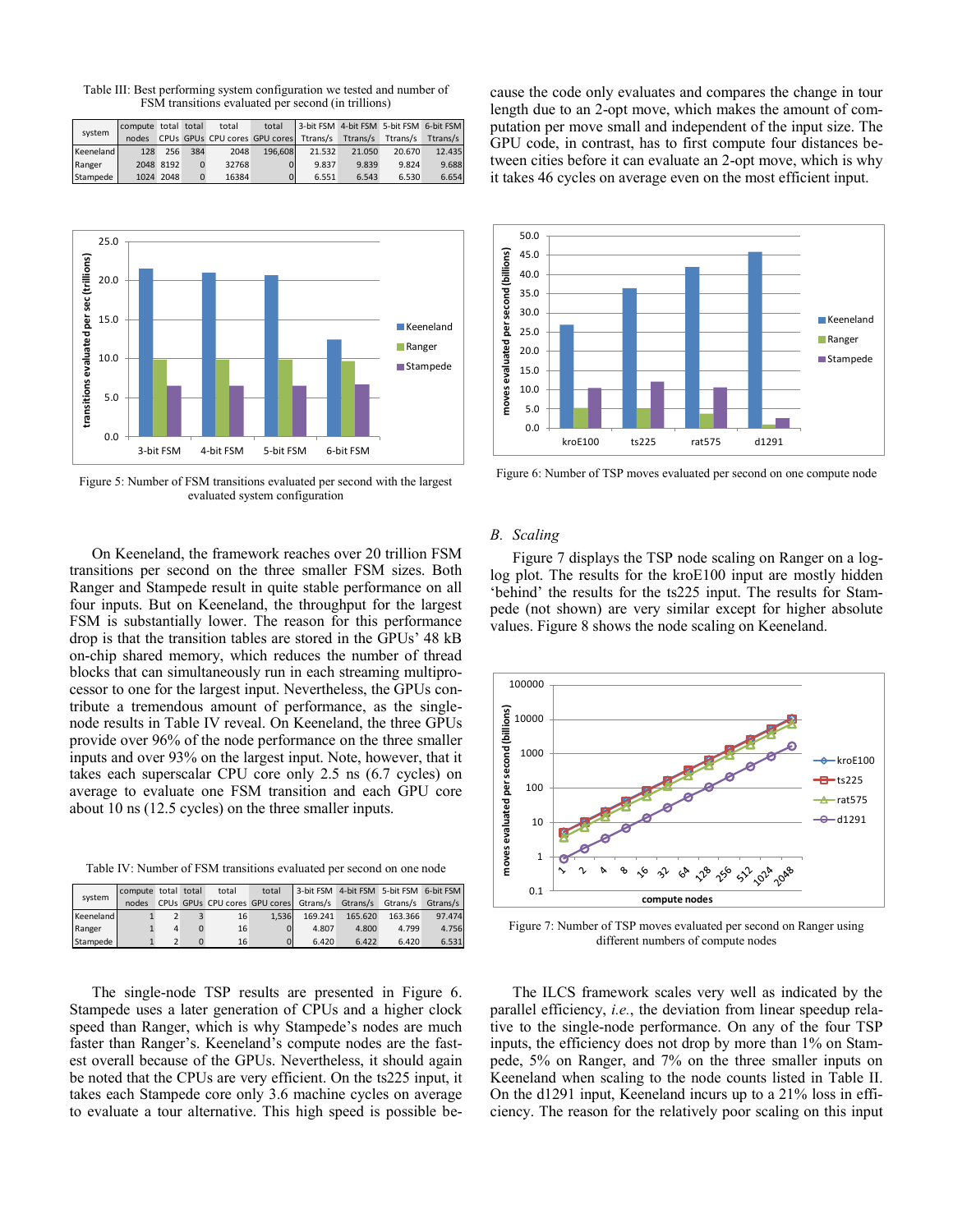is that the termination threshold is too short for the assigned seed-range size. In particular, the time the system waits for all GPU threads to finish once the termination decision has been made amounts to a third of the overall runtime. During this time, the parallelism decreases as the CPU worker threads and the first two GPUs stop processing, lowering the efficiency. On the other inputs, this overhead is much smaller because the waiting time represents only a small fraction of the overall execution time. Hence, the efficiency on the largest input can likely be improved with a longer termination threshold.



<span id="page-7-0"></span>Figure 8: Number of TSP moves evaluated per second on Keeneland using different numbers of compute nodes

Nevertheless, these results demonstrate that the ILCS framework generally scales very well over several orders of magnitude. Clearly, the infrequent MPI\_Allreduce, which is performed once per four seconds and is the only inter-node communication, does not significantly affect the scalability.



<span id="page-7-1"></span>Figure 9: Number of FSM transitions evaluated per second on Ranger using different numbers of compute nodes

[Figure 9](#page-7-1) shows the FSM node scaling on Ranger on a loglog plot. The results for all four inputs overlap completely. On this code, the framework scales perfectly, *i.e.*, the parallel efficiency drops by only 0.6% when going from 1 to 2048 nodes. Aside from the absolute performance, the results for Stampede and Keeneland look almost identical (not shown), except on Keeneland the performance of the 6-bit FSM is noticeably lower than that of the three smaller FSMs, as discussed before. On Stampede, the efficiency drops by no more than 0.7% and on Keeneland by no more than 1.2% when scaling to 1024 and 128 nodes, respectively.

We illustrate the TSP intra-node scaling on the example of Stampede in [Figure 10.](#page-7-2) Note that this figure uses linear axes. The parallel efficiency relative to the performance with one worker thread (and a master thread) is 98.9% or better on all inputs. These results show that the master thread is rarely awake and that the oversubscription of threads is warranted.



<span id="page-7-2"></span>Figure 10: Number of TSP moves evaluated per second on Stampede using different numbers of worker threads in one compute node

# *C. Quality*

Whereas it is beyond the scope of this work to improve the TSP code per se, for completeness we also provide results on the quality of the solutions. It should be noted, however, that the runtime and champion quality of ILS algorithms generally depend on luck, *i.e.*, how quickly a 'good' seed is encountered.

<span id="page-7-3"></span>Table V: Runtime in seconds until termination, total number of evaluated seeds, and final champion tour length over optimal tour length on the largest system configuration

| inp    | system    | runtime | seeds evaluated | error |
|--------|-----------|---------|-----------------|-------|
| 8      | Keeneland | 24.5    | 166,162,849     | 0.00% |
| kroE10 | Ranger    | 24.3    | 522,364,458     | 0.00% |
|        | Stampede  | 24.0    | 509,523,246     | 0.00% |
|        | Keeneland | 24.8    | 17,396,687      | 0.00% |
| ts225  | Ranger    | 24.4    | 38,704,838      | 0.06% |
|        | Stampede  | 24.0    | 45,054,888      | 0.06% |
|        | Keeneland | 63.0    | 2,970,364       | 6.48% |
| rat575 | Ranger    | 37.1    | 2,511,527       | 6.44% |
|        | Stampede  | 28.5    | 2,811,434       | 6.44% |
|        | Keeneland | 71.7    | 228,182         | 5.02% |
| d1291  | Ranger    | 28.2    | 32,768          | 6.45% |
|        | Stampede  | 38.0    | 65,536          | 6.41% |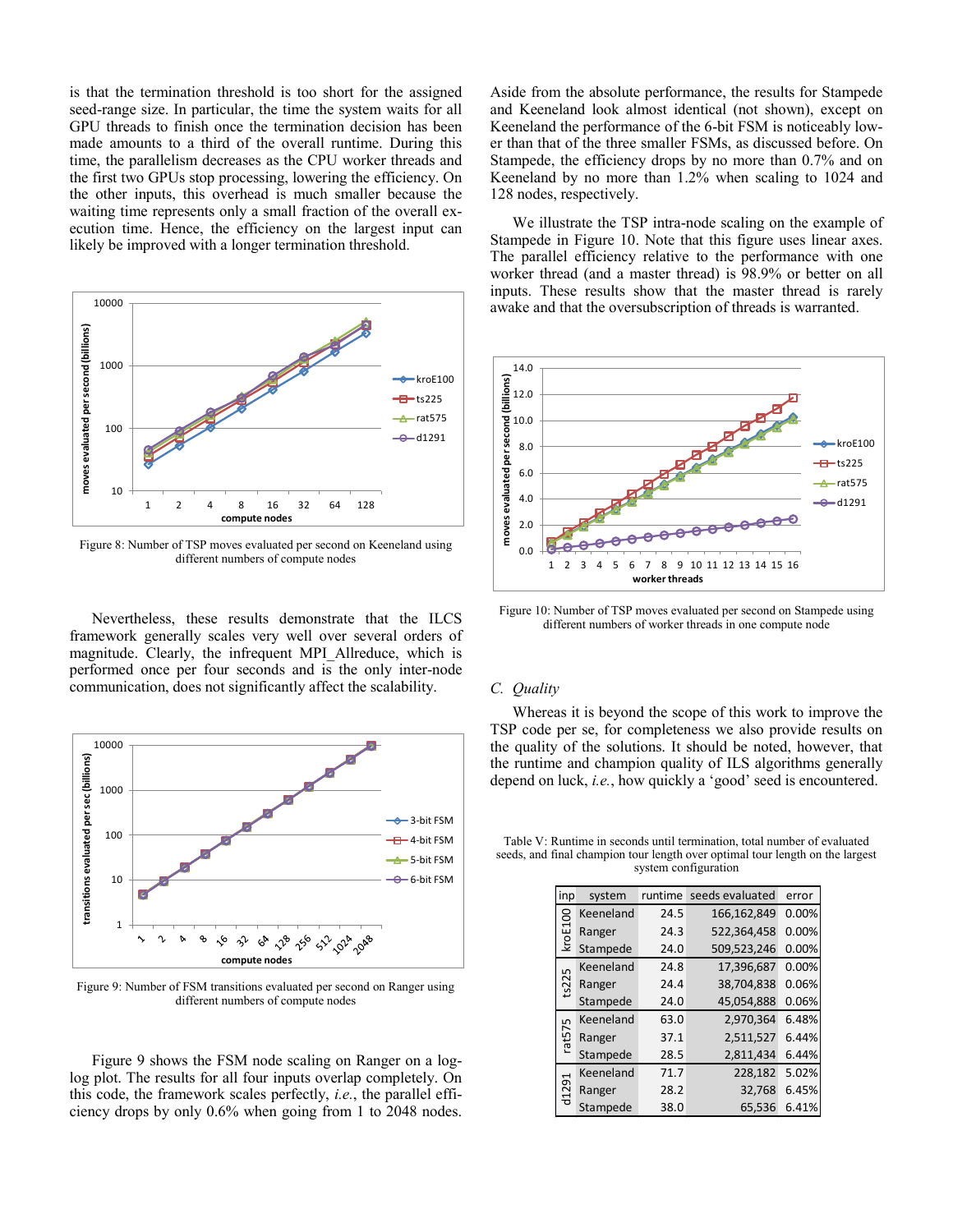[Table V](#page-7-3) presents the TSP runtime in seconds on the largest system configuration we tested (see [Table II](#page-5-2) for the actual configuration), the total number of distinct seeds evaluated, and the quality of the final champion tour in terms of how much longer it is than the truly optimal tour, as computed by the exact solver Concorde [\[31\].](#page-9-28) Note that the step size is four seconds and the termination threshold is five steps, which are the default values.

Concorde is an example of an exact solver that, as discussed earlier, provides no useful solution while it computes. Whereas it works well on the four inputs we use, it has not terminated on some inputs and takes very long on others. For instance, it takes days to solve the d2103 input. Also, there is no description of what problems will result in substantial runtime.

For the smallest input, our three systems find the optimal solution almost right away and then keep running for five more steps (20 seconds) until the framework terminates the search. Clearly, the chosen termination threshold is too large for small TSP problems. For the other inputs, some of the searches do not find the optimal solution, but each system comes within about 6.5% in approximately half a minute to a minute of runtime. Note that additional experiments with larger termination thresholds resulted in better solutions (not shown).

Keeneland is able to find a better (in fact optimal) solution for ts225 with fewer evaluated seeds than the other two systems. The reason for this behavior is twofold. First, due to the presence of the GPUs, it evaluates seeds early on that the other systems are not evaluating, which may, by pure chance, lead to a better solution. Second, the CUDA code uses a different random number generator to create the initial tours than the C code, which might also lead to finding a good solution faster.

The number of evaluated seeds decreases with larger problem sizes as there are more 2-opt moves to consider and more IHC iterations to perform per seed. In fact, each Ranger core evaluates only one seed for the d1291 input, indicating that a substantially larger termination threshold should be chosen for this input.



<span id="page-8-1"></span>Figure 11: Champion tour length over optimal tour length after each onesecond step with 128 nodes on Keeneland

[Figure 11](#page-8-1) demonstrates, on the example of the largest Keeneland configuration we tested but with one-second steps, how the champion quality improves over time. The results from the other systems follow the same pattern and are not shown. The curve for the d1291 input only starts at step 3 because it takes almost three seconds for the first result to be returned to the framework. The figure is cut off at step 30 for clarity even though the d1291 run extends to step 47 without achieving any further improvement.

The results in [Figure 11](#page-8-1) exhibit the step-wise improvement that is typical for ILS algorithms. Initially, the champion tends to improve often, but then the improvements become less frequent as more and more seeds need to be evaluated to beat the current champion.

[Figure 12](#page-8-2) shows the quality of the champion for different node counts after 6 steps (24 seconds), *i.e.*, after almost identical runtimes. We only provide results for Stampede as the results for the other systems are qualitatively very similar.



<span id="page-8-2"></span>Figure 12: Champion tour length over optimal tour length after six steps for different node counts on Stampede

For the smallest input, even a single compute node with 16 CPU cores finds the optimal solution. Whereas the optima for the three larger inputs are not found, [Figure 12](#page-8-2) illustrates that larger node counts generally result in better solutions. This is not always the case, though, as can be seen on the d1291 input, where 512 nodes compute a better champion in the first 6 steps than 1024 nodes do. The reason for this anomaly is that, due to subtle timing variations, slightly different numbers of seeds have been evaluated per node after six steps, *i.e.*, the seeds evaluated on the larger system configuration are not a superset of the seeds evaluated on the smaller configuration. Note that the timeout threshold hides these variations in full runs. In general, more parallelism clearly helps to find better solutions faster.

# VI. SUMMARY AND FUTURE WORK

<span id="page-8-0"></span>This paper presents and evaluates the ILCS parallelization framework for (heterogeneous) HPC systems. It is designed for iterative local searches with the goal of providing a quick turnaround for implementing an ILS algorithm, running it in parallel, and obtaining answers on whatever size machine the user has access to. The framework records the currently best solution, called the champion, every few seconds so that the search